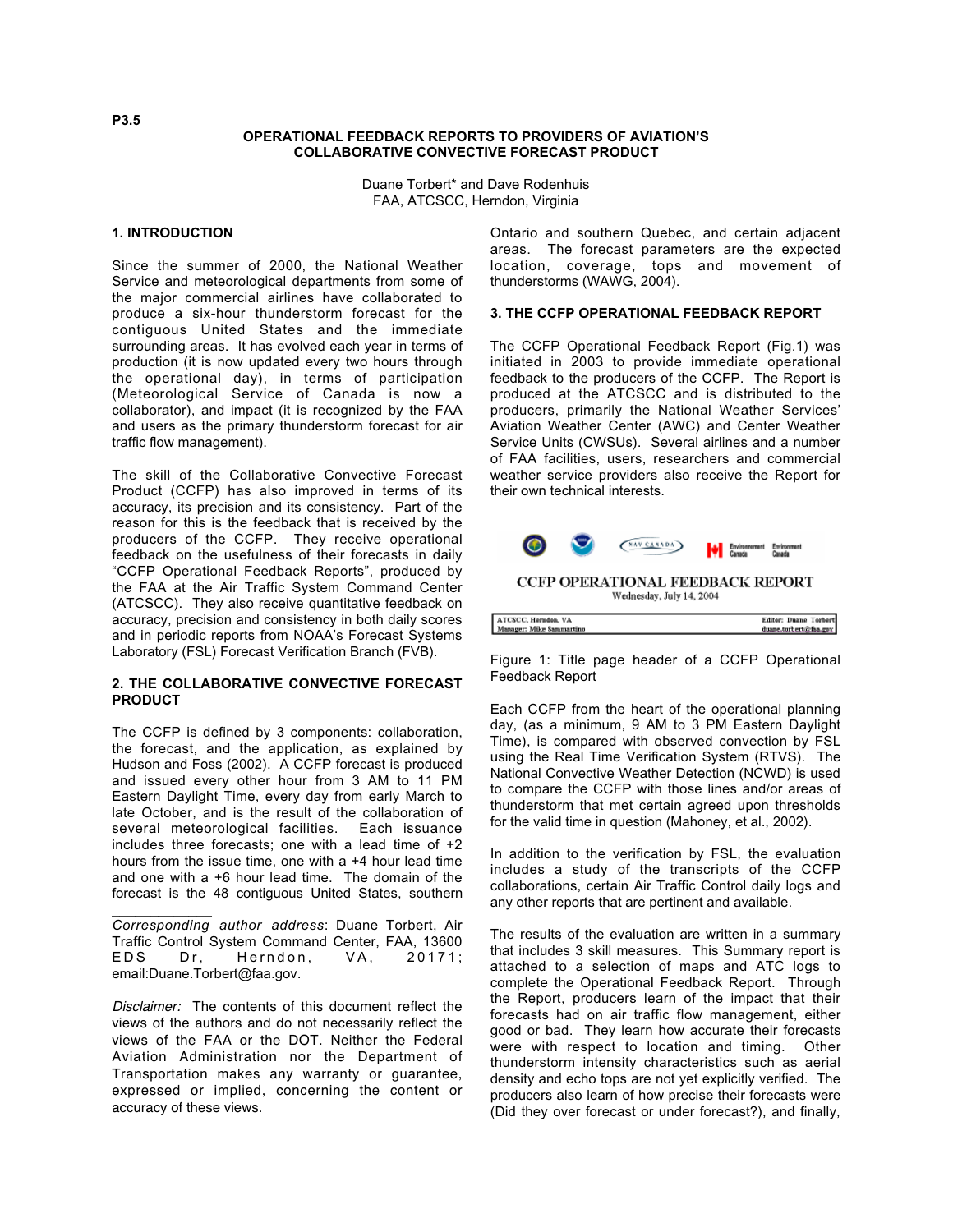they learn of how consistent their forecasts were from one issuance time to the next.

### *3.1 Operational Impact*

Each of the daily CCFP Operational Feedback Reports begins with a subjective evaluation of how the CCFP impacted the system, or how decisions that were based on the CCFP effected the safe and efficient flow of air traffic. For example, if air traffic planners made reroute decision based on the CCFP that turned out to be necessary and effective, that would be identified in the report and followed up by supporting explanations when available.

#### *3.2 Weather*

A brief and general description of the thunderstorm producing weather systems is given to help to paint a picture of the overall weather pattern that the producers were evaluating that day.

### *3.3 Weather Chat Room*

An Internet Weather Chat room with white board, hosted by the AWC, is used by the producers to collaborate on their forecasts. For thirty minutes producers contribute to the CCFP production process by sharing their forecasts with other participants, listing the factors that went into their forecast, and depicting their forecast on the whiteboard for others to view. The Chat Room transcripts are reviewed and significant discussions or observations are listed and commented on in the Report.

# *3.4 Accuracy, Precision and Consistency*

The CCFP Operational Feedback Report gives producers feedback on the accuracy, precision and consistency of their forecasts in two forms. The first is a narrative describing the CCFP's accuracy, precision and consistency that is the result of a visual comparison of key CCFP forecasts with the corresponding RTVS. The second is the analytic and objective scores from the RTVS analysis (Table 1). A brief explanation of each of the three scores appears on each report Monthly and yearly scores of these parameters may be obtained directly from the Forecast Verification Branch (http://www-ad.fsl.noaa.gov/fvb/index.html).

# *3.5 Delays*

Each Report records the total number of delays throughout the National Airspace System to provide the users with a sense of the magnitude and scope of the impact that thunderstorms can have on air traffic. A list of each airport that reported at least 50 delays is also given. (Delays are defined as 15 minutes or more.)

Accuracy/PODy<sup>1</sup> Score: 0.35 (July 2003 average PODy 0.29).

Precision/Bias $^2$  Score: 0.99 (July 2003 average Bias 0.99).

Consistency<sup>3</sup> Score: 0.66 (June 2004 average Consistency 0.61).

Table 1: Examples of skill scores that appear in a Report.

#### *3.6 ATCSCC Log Excerpts*

Daily ATCSCC log excerpts from each of five areas within the ATCSCC are included in the report when they comment on the impact that the CCFP had on their operations or when they comment on thunderstorm activity in general. The National Traffic Management Officers and Traffic Management Specialists who write the ATCSCC logs will occasionally critique the CCFP from their perspective and will include specific instances where the CCFP resulted in a traffic management initiative. This makes the producers aware of how their product is used in the field and of the impact that its use can have.

# *3.7 RTVS*

The final portion of the CCFP Operational Feedback Report includes the 2 hour, the 4 hour and the 6 hour CCFP from each of the 4 CCFP issuances from 9 AM to 3 PM Eastern Daylight Time. Each of those 12 CCFP forecasts is superimposed on the NCWD for the same valid time (Fig. 3). This graphical comparison makes it easy for producers to see those portions of their forecasts that were accurate and those that were not.



Figure 3: A CCFP with NCWD superimposed.

### **4. SUMMARY** *AND CONCLUSIONS*

The producers of the CCFP benefit from the feedback that the CCFP Operational Feedback Report provides in several ways. The Operational Impact Statement gives producers a view of the usefulness of their products in the setting where they are used. Subjective analyses and quantitative scores make the producers aware of